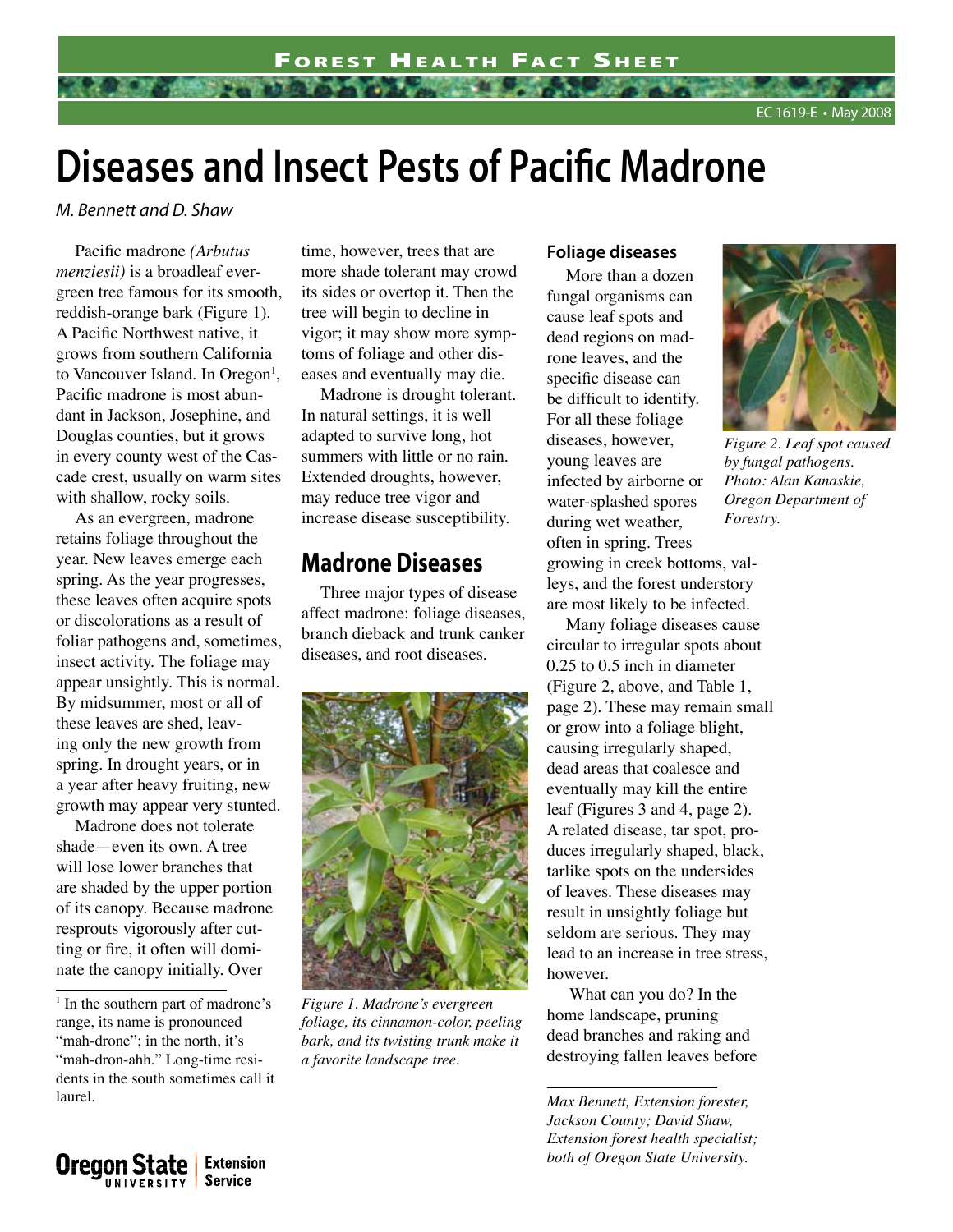fall rains may help reduce the spread of spores and infection of new leaves. Reducing competition for light helps, too; see "Maintaining Madrone Health," page 4. In the forest, minimizing shading and reducing competition will help the tree.

### **Twig dieback and trunk cankers**

These diseases are caused by fungi that kill the cambium (the growth layer inside the bark). The bark initially looks discolored, then peels off, revealing blackened, cracked wood that almost looks as if it's been burned. Madrone twig dieback (Figure 5) progresses from branch tips and works downward. It is associated with drought and is especially common in years following heavy flowering and berry production.

Madrone canker occurs on the main trunk or major branches (Figure 6), but also can be on smaller twigs and in the flowering stalk. It usually develops after bark injury. Cankers may spiral around the trunk or branch, girdling and killing it. Vigorous trees form a ridge of callus tissue around the margins of the canker, limiting its spread. Rapidly spreading cankers lack calluses. Often, both twig dieback and trunk cankers are present on the same tree. Some trees affected by these diseases may decline rapidly and die in a year or two. More vigorous trees may persist with multiple cankers for years, perhaps decades.



*Figure 6. Madrone canker spirals up the trunk at left. A healthy stem is at right.*

#### **Table 1. Diseases of madrone.\***

| Disease category                                        | Pathogen                                                                                          | Disease name               |  |
|---------------------------------------------------------|---------------------------------------------------------------------------------------------------|----------------------------|--|
| Root rots                                               | Pythium spp.                                                                                      | Damping-off                |  |
|                                                         | Phytophthora cactorum                                                                             | Collar rot or basal canker |  |
|                                                         | Phytophthora cinnamomi**                                                                          | Phytophthora root rot      |  |
|                                                         | Armillaria spp.                                                                                   | Armillaria root disease    |  |
|                                                         | Heterobasidion annosum                                                                            | Annosus root rot           |  |
| Twig dieback<br>and<br>branch cankers                   | Neofusicoccum arbuti<br>(Nattrassia mangiferae,<br>Fusicoccum arbuti,<br>Hendersonula toruloidia) | Madrone canker             |  |
|                                                         | Botryosphaeria dothidea<br>(Fusicoccum aesculi)                                                   | Madrone twig dieback       |  |
| Wood-decay<br>fungi                                     | Phellinus igniarius                                                                               |                            |  |
|                                                         | Fomitopsis cajanderi                                                                              | Brown top rot              |  |
|                                                         | Poria subacida                                                                                    | Yellow root rot            |  |
| Foliage diseases                                        | Ascochyta hanseni                                                                                 | Leaf spot                  |  |
|                                                         | Coccomyces quadratus                                                                              | Tar spot                   |  |
|                                                         | Cryptostictis arbuti                                                                              | Leaf spot                  |  |
|                                                         | Didymosporium arbuticola                                                                          | Leaf spot                  |  |
|                                                         | Diplodia maculata                                                                                 | Leaf spot                  |  |
|                                                         | Disaeta arbuti                                                                                    |                            |  |
|                                                         | Elsinoe mattirolianum                                                                             | Spot anthracnose           |  |
|                                                         | Exobasidium vaccinii                                                                              | <b>Blister</b> blight      |  |
|                                                         | Mycosphaerella arbuticola                                                                         | Madrone foliage blight     |  |
|                                                         | Phyllosticta fimibriata                                                                           | Leaf spot                  |  |
|                                                         | Pucciniastrum sparsum                                                                             | Rust                       |  |
|                                                         | Rhytisma arbuti                                                                                   | Speckled tar spot          |  |
| *Adapted from Elliott (1999)<br>** Hansen (unpublished) |                                                                                                   |                            |  |



*Figure 3 (above left). Madrone with foliage blight.*

*Figure 4 (above right). A closeup view of the foliage blight. Though it looks bad, it won't kill the tree; note the healthy green bud.*





*Figure 5 (above). Often associated with moisture stress, madrone twig dieback is a fungal disease that progresses from branch tips downward into the rest of the tree.*

2 Diseases and Insect Pests of Pacific Madrone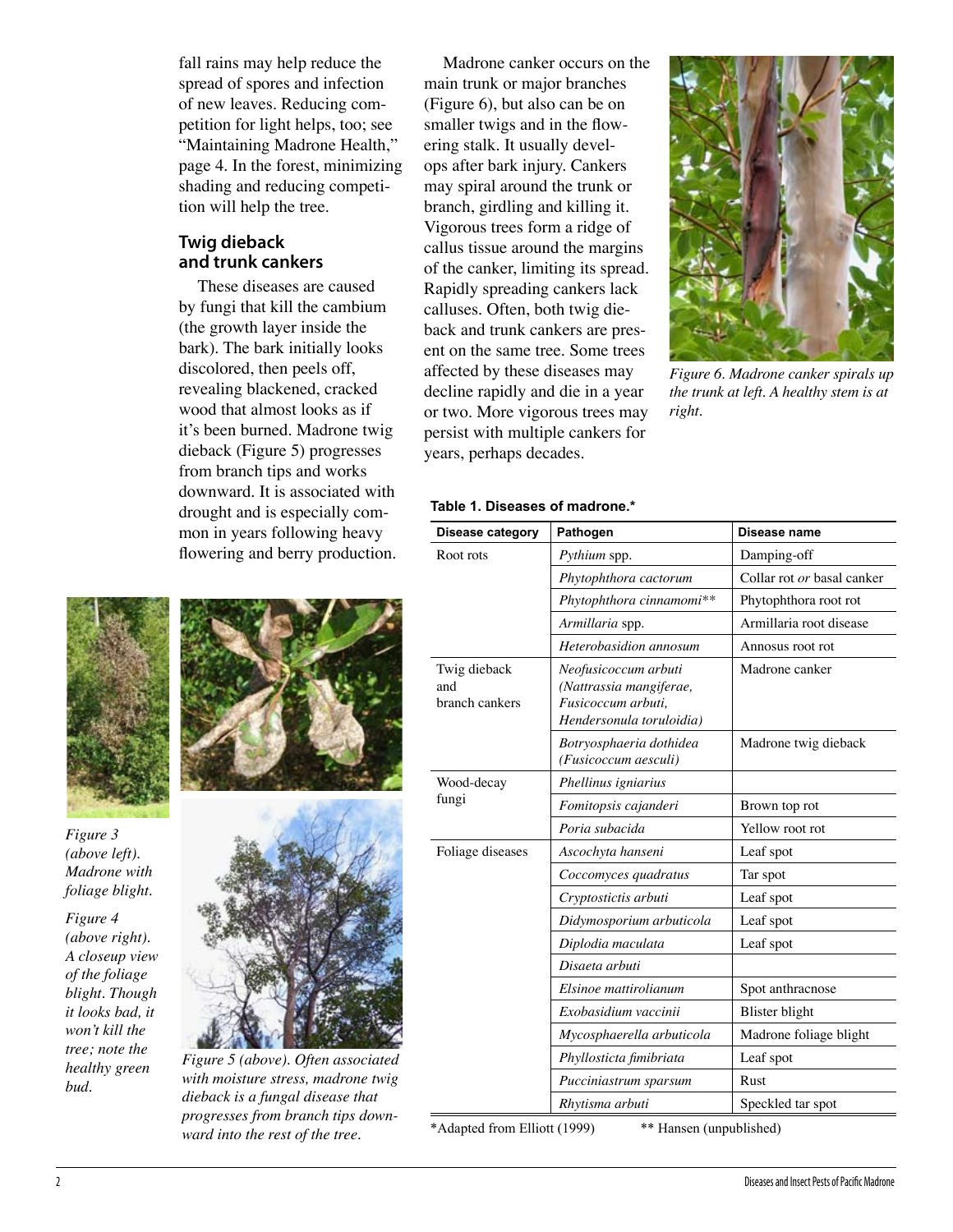Deep waterings may help prevent twig dieback (but see cautions below, in discussion of root diseases). Minimizing bark injury is the key to preventing cankers. Madrone bark is so thin, it is easily damaged by sunscald (when the trunk is suddenly exposed to sun) or by mechanical wounding. Trunk wraps can protect against sunscald if placed on the tree before it's exposed to direct sun.

Once diseases are established in the main stem, there's not much you can do: no fungicide is known to be effective. If caught early, however, pruning and burning individual cankered branches, shoots, and flowering stalks seems worthwhile. If the canker is partway up a branch, cut it 1 foot or so below the visible canker margin to include any fungus that may have spread into the wood.

#### **Madrone root diseases**

These diseases affect the roots and tree trunk. Cankers (areas of diseased tissue) are usually near the base of the tree (Figure 7) but may be farther up the trunk. Infected bark is brown, and sapwood also may be discolored. Loss of foliage and small, curled leaves are common symptoms. Infected trees often die, sometimes rapidly. Moist soil conditions favor the fungus; hence, overwatered trees or trees growing in poorly drained soils are most susceptible.

Other root diseases, such as Armillaria, are typically associated with root wounding (e.g., during trenching) and with poor tree health. These are most common on older trees.

The main way to avoid root disease problems is to avoid overwatering. In home landscapes, watering every day

or two on flat or poorly drained ground and/or heavy clay soils is a recipe for trouble. While some individual madrone trees may do all right in these situations, the risk of developing root disease is much higher. On the other hand, deep waterings every 2 weeks or so, underneath the drip line but well away from the trunk, may promote tree vigor during extended summer dry spells.

#### **Sudden Oak Death**

Pacific madrone is a host species for the fungus *Phytophthora ramorum,* that causes Sudden Oak Death. The disease has not been detected on madrone in Oregon, however. Like the foliage and canker diseases described above, the Sudden Oak Death fungus causes leaf spots (Figure 8), leaf death, and branch dieback. Diagnosis is difficult: individual trees may be infected by *P. ramorum* and other fungal pathogens at the same time. In Oregon, *P. ramorum* is confined at this time to an area in southern Curry County, in and around Brookings.

#### **Wood-decay fungi**

Wood-decay fungi typically invade madrone through wounds, either from mechanical injury, as from pruning, or caused by cankers. The presence of wood-decay fungi in a tree often is obvious; for example, exposed heartrot (Figure 9) or conks (shelflike, fruiting bodies of the fungi). Decays usually are



*Figure 7. Root disease*  (Phytophthora) *canker near ground line. Photo: Ralph Byther, Washington State University.*



*Figure 8. Young madrone infected by*  P. ramorum. *This leaf and shoot/stem blight often follows the midrib and petiole (connecting stem) of the leaf. Photo: P. Maloney and D. Rizzo, University of California, Davis.*



*Figure 9. Madrone with heartwood decay is excellent habitat for a number of cavity-nesting species such as woodpeckers, owls, bats, and small mammals. Note the cavity hole at the top and extensive decay exposed at the butt of the tree.*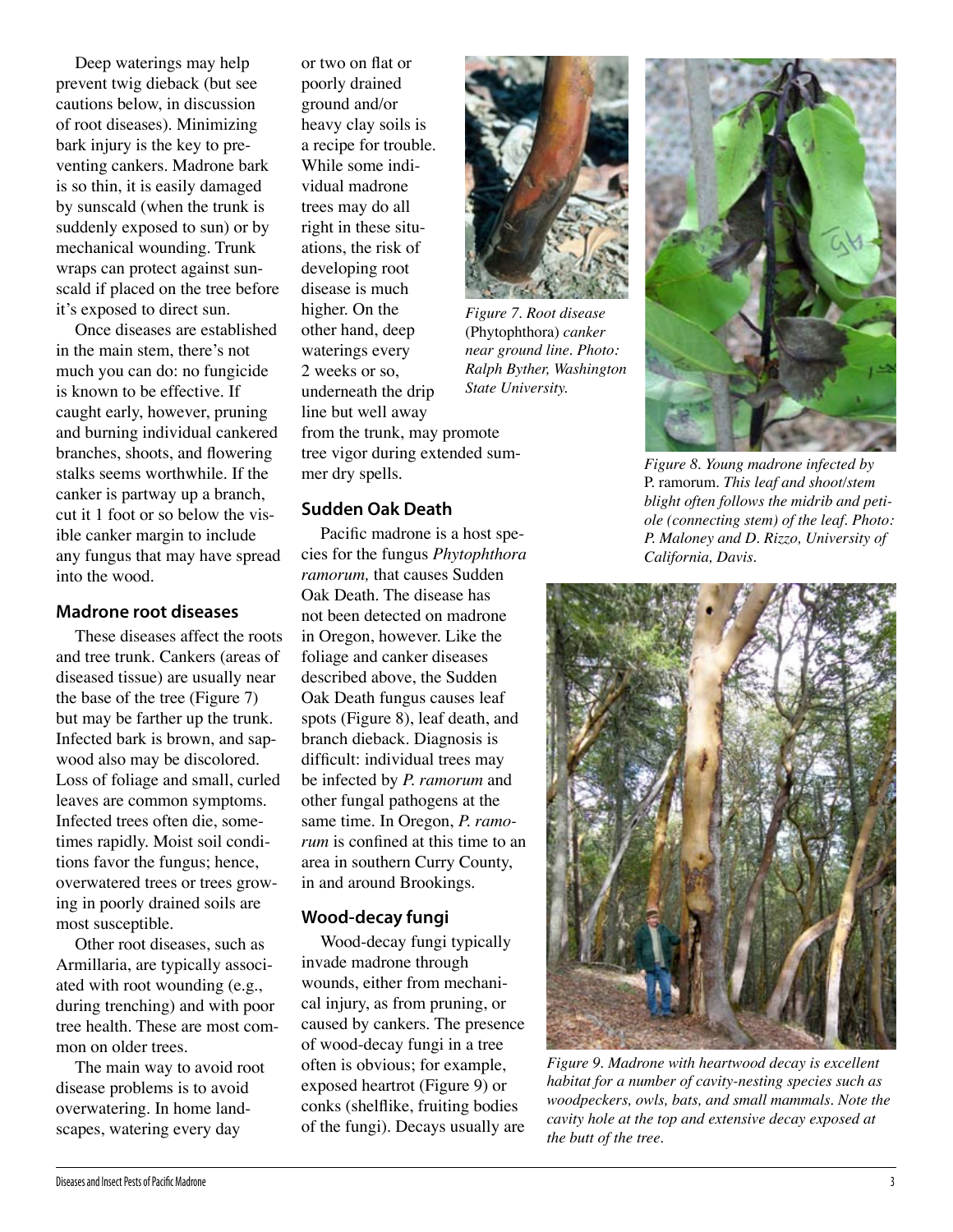not considered a major factor in poor tree health, but they can be important in large, old trees near houses or in recreation areas. Madrone can remain standing with extensive heartrot for long periods, though heavy snow loads might result in extensive breakage. Unless the tree is a potential hazard, it usually is not important to remove it.

Proper pruning, avoiding wounds, and maintaining good health help avoid wood decays. Madrone is known as a good wildlife tree, because heartrot creates habitat for cavity-nesting birds and animals. Therefore, in



*Figure 10. Fall webworm feeding on madrone foliage. Though unsightly, fall webworm seldom causes significant damage or mortality. Photo: Don Goheen and Ellen Michaels Goheen, USDA Forest Service, Pacific Northwest Region.*

trees that pose no risk to people or property, heartrot may be desired for wildlife values.

## **Madrone Insect Pests**

Insects normally are not a serious threat to madrone health. Insect pests of madrone (Table 2, page 5) include the fall webworm and western tent caterpillar, aphids, and leaf miners. The western tent caterpillar is uncommon on madrone but can occur on it. The fall webworm is much more common on madrone in southwest Oregon (Figure 10). Both form tents, in which the caterpillars rest and feed. The western tent caterpillar tents are most obvious in late spring and early summer; fall webworm tents are more common in late summer and early fall.

These pests are easily controlled by pruning and rarely cause significant damage. Trees that are defoliated may have smaller leaves the following year.

Aphids may attack leaves and terminals of madrone, and their feeding can cause some leaf curling. The pale green aphid produces copious "honeydew," which coats leaves and



*Figure 11. Madrone leaf damaged by a sinuous leaf miner.*



*Figure 12. Western ash borer. Adults sometimes infect dead or nearly dead madrone that is cut during the insects' flying period, from late spring through summer, but the borers do not pose a threat to live trees. Photo: John Davis, Stevenson, WA.*

gives them a sticky look and feel. The best control for aphids is to knock them off, either by hand or with a strong stream of water.

The madrone psyllid is common around flowers on madrone in

California but isn't considered a major pest. However, the white, waxlike covering on the psyllid nymphs (the immature insect) makes them obvious and may alarm people.

Several moth caterpillars feed on madrone by mining the leaf, eating only its interior and not the epidermis. Some cause sinuous mines (Figure 11), others are blotch miners, and one is a blotch miner that cuts elliptical holes in the leaf after it finishes mining. The final injury looks like paper punch holes. Damage is usually minor from these insects, and no controls are necessary.

Wood-boring beetles may invade madrone wood that is exposed by injury or cankers, but the beetles are most important and noticeable in dead material, especially firewood. Two roundheaded woodborers are common: the western ash borer and the oak cordwood borer. These insects are known to arrive at firewood piles within hours of cutting during spring and summer, and they can seriously riddle the wood (Figure 12). Adults may emerge from firewood inside the home, but the beetles are not harmful to people or houses.

## **Maintaining Madrone Health**

In forestland, ensuring that madrone has adequate sunlight will help promote its vigor and longevity. Adequate sunlight means full sunlight from above and at least partial light from the sides. This may require removing overtopping and/or surrounding trees.

In landscape, park, or home settings where shade is not an